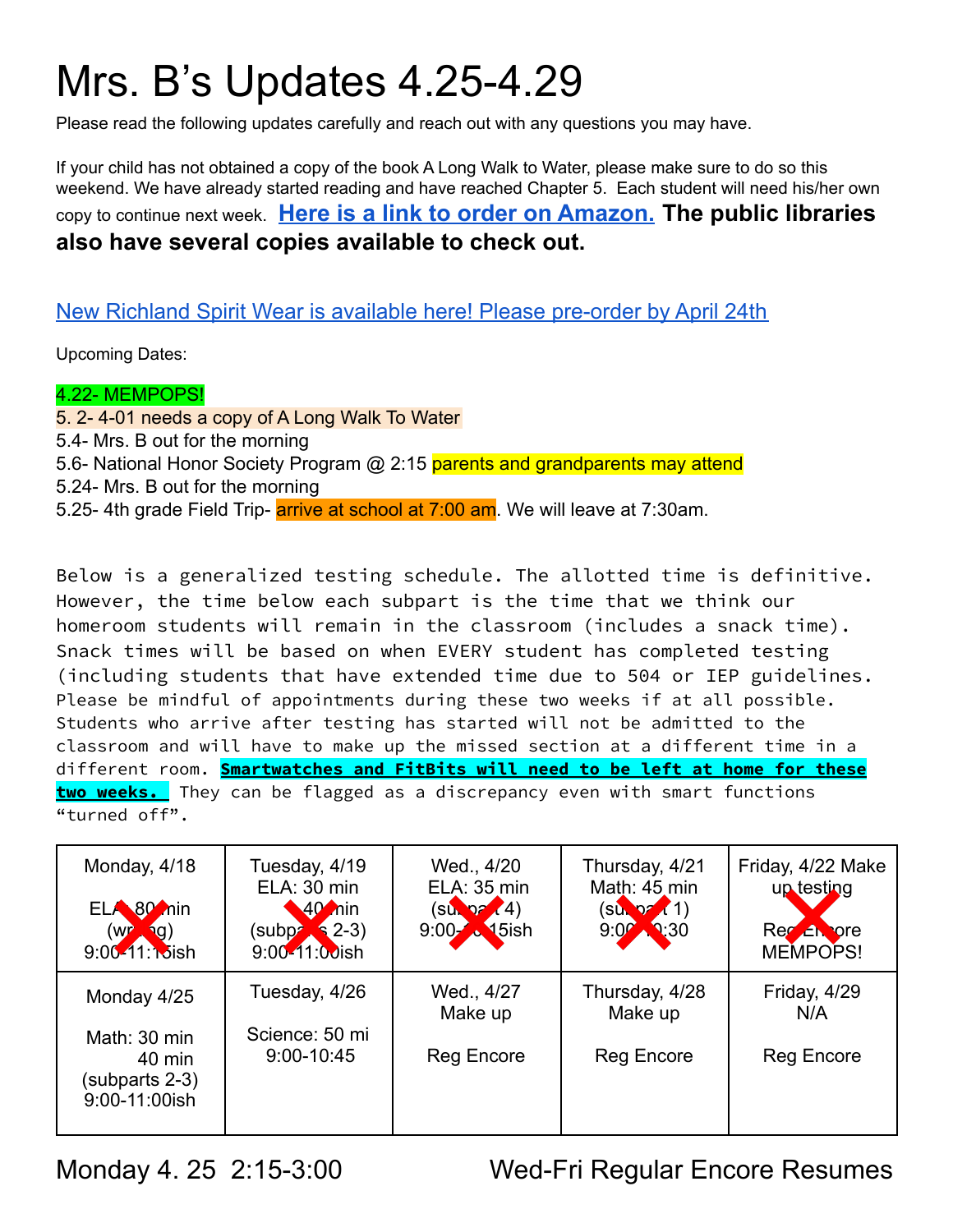### **Our Week**

**Math:** We will continue TN Ready on Monday and Tuesday this week. We will begin Module 7 on Wednesday. Module 7 will bring back the application of multiplication in connection with conversions and measurement. We will not have a facts quiz this week but will resume May 2. There will be 2 more mixed multiplication and division quizzes and then we will move on to improper fraction/ decimal and mixed number conversions.

Module 7

Lesson 1- Creating conversion tables and using them to solve problems

Lesson 2- Creating conversion tables and using them to solve problems part 2

## **Reading:**NO HOMEWORK April 18-April 29

Review Standards: RI.IKI.9 Integrate Information from Two Texts/Comparing Patterns of Events in a Story

Writing-Explanatory Writing

Grammar/Spelling- Reading Passage and Editing Task for homework resumes May 2-May 13.

End of the Year Project will be assigned soon. More information to come- be on the lookout!

# **Social Studies**:

**4-04 will continue reading A Long Walk To Water by Linda Sue Park. We will have quizzes on the daily reading as a recaps and learn about the Geography of Africa as well. 4-01 will begin reading it the week of May 2 Please secure a copy. [Here is a link to order on Amazon.](https://www.amazon.com/Long-Walk-Water-Based-Story/dp/0547577311/ref=sr_1_1?crid=1AX3S7CBGRAUM&keywords=a+long+walk+to+water&qid=1648759538&sprefix=A+Long+Walk+%2Caps%2C120&sr=8-1) The public libraries also have several copies available to check out.**

## **Science**:

Monday- Apollo 13 Article